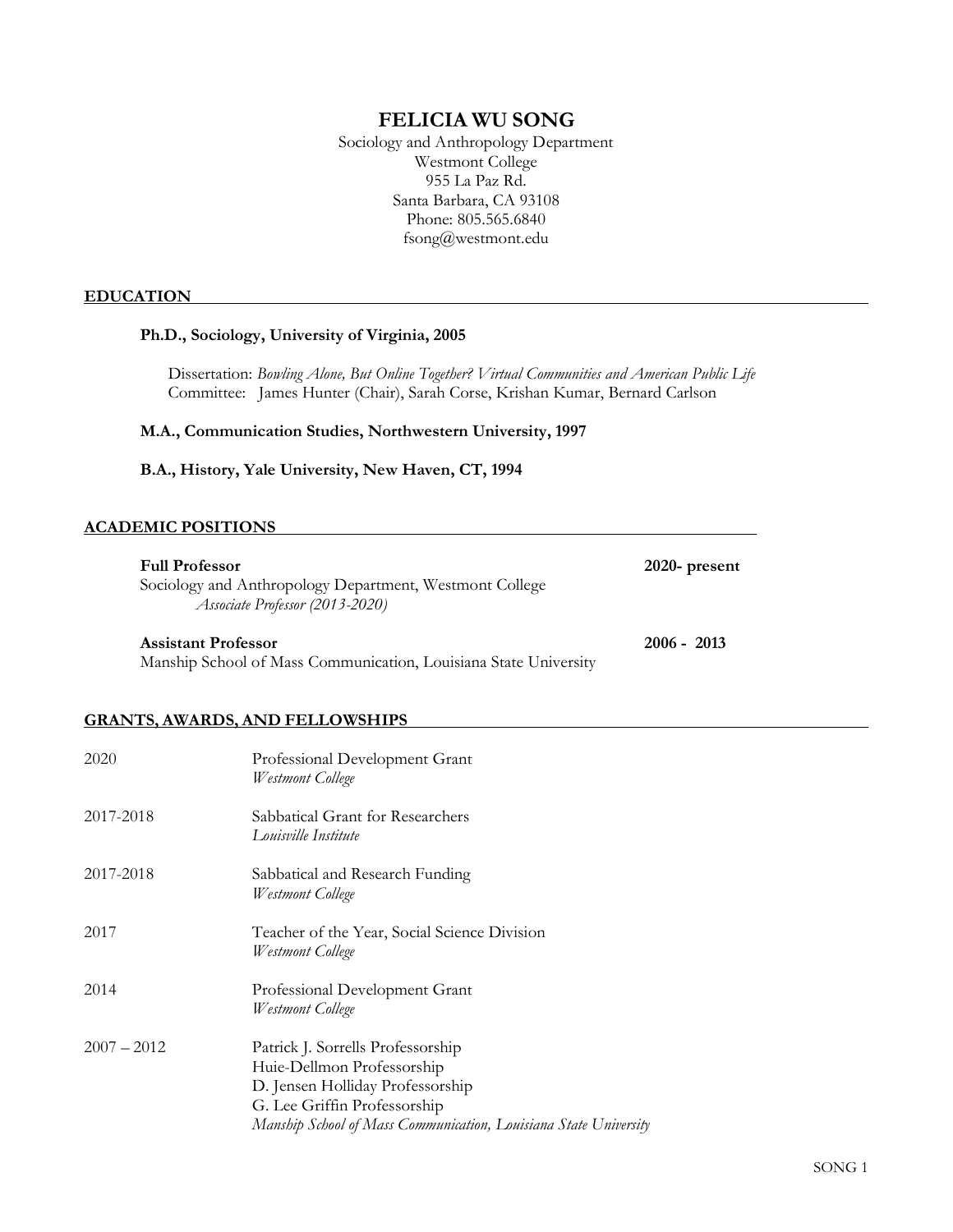### **RESEARCH AND TEACHING AREAS**

- Internet and Society
- Sociology of Family
- Research Methods
- Sociological Theory
- Introduction to Sociology

## **SELECTED PUBLICATIONS**

## **Books & Book Chapters**

- Song, F.W. *(Under review). When Left to Our Own Devices: Technological Practice and Soul Formation.* Intervarsity Press Academic.
- Song, F. W. (2009). *Virtual Communities: Bowling Alone, Online Together.* [Volume 54 of Digital Formations Series; General Editor: Steve Jones.] New York: Peter Lang Publishing.
- Song, F. W. (2004). Online Communities in a Therapeutic Age. In Jonathan B. Imber, (Ed.) *Therapeutic Culture: Triumph and Defeat* (pp. 137-151). New Brunswick, NJ: Transaction Press. [Original version published in *Society.* 39(2), January - February 2002.]

## **Refereed Journal Articles**

- Song, F.W. (2016) The Serious Business of Mommy Blogging. *Contexts.* [Quarterly magazine that is the public face of sociology published by the American Sociological Association, making cutting-edge social research accessible to general readers.] August 2016: 15(3).
- Song, F.W. and N. Paul (2015) Online Product Research as a Labor of Love: Motherhood and the Social Construction of the Baby Registry. *Information, Communication & Society.* 19(7): 892-906.
- Song, F. W., J.E. West, L. Lundy and N.S. Dahmen (2012). Women, Pregnancy, and Health Information Online: The Making of Informed Patients and Ideal Mothers. *Gender & Society*. 26 (5): 773-798.
- Song, F. W. (2010). Theorizing Web 2.0: A Cultural Perspective. *Information, Communication and Society*. 13(2): 249-275.

## **Non-Refereed Journal Articles, Blog Posts**

- Song, F.W. (2015). "In the Field with Mom Bloggers: Living in the Interpretive Turn." *Gender & Society Journal Blog,* May 20, 2015. Retrieved May 20, 2015 [\(https://gendersociety.wordpress.com/2015/05/20/in-the-field-with](https://gendersociety.wordpress.com/2015/05/20/in-the-field-with-mom-bloggers-living-the-interpretive-turn/)[mom-bloggers-living-the-interpretive-turn/\)](https://gendersociety.wordpress.com/2015/05/20/in-the-field-with-mom-bloggers-living-the-interpretive-turn/).
- Song, F. W. (2008). Social Networking Sites: Mirrors of Contemporary Individualism. *Culture*, 2:1 (Spring). [Quoted in columnist Gary Andres' editorial, "Facebook Presidency?" in *The Washington Times,* May 1, 2008.]
- Song, F. W. (2003). Being Left Behind: The Discourse of Fear in Technological Change. *The Hedgehog Review: Critical Reflections on Contemporary Culture.* 5:3 (Fall).
- Song, F. W. (2002). Technology and the Human Person. [Issue Co-Editor.] *The Hedgehog Review: Critical Reflections on Contemporary Culture.* 4:3 (Fall).
- Song, F. W. (2001). "Developing an Ethic of Technology." *Thoughts…on Christianity and Culture* (December).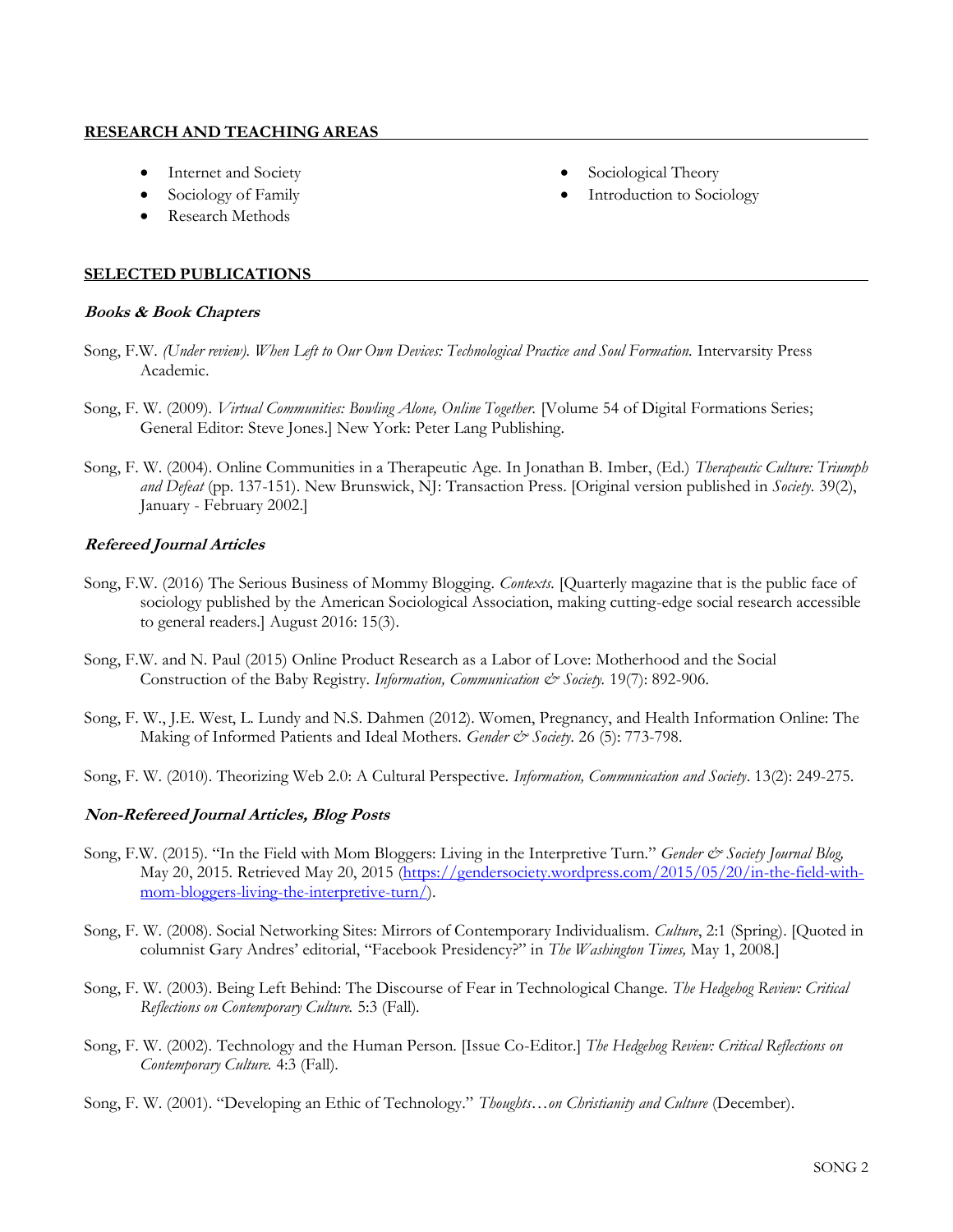## **SELECTED CONFERENCE PRESENTATIONS**

- Song, F.W. (August 2014). *Shopping as a Labor of Love: Motherhood and the Social Construction of the Baby Registry.* Paper presented at the American Sociological Association Annual Meeting, San Francisco.
- Song, F. W. (October 2011). *More Than a Mom Blogger: Identity Maintenance in Social Media*. Paper presented at the Association of Internet Researchers Annual Meeting, 12.0, Seattle.
- Song, F. W., N. Dahmen, and L. Lundy (February 2011). *Mothers, Doctors and the Internet: Seeking Information and Reproductive Health.* Paper presented at the Eastern Sociological Society Annual Meeting, Philadelphia.

### **SELECTED INVITED LECTURES, INTERVIEWS & CONSULTATION**

Consultant, "Technology and Family Life," Praxis Labs: Advancing Redemptive Entrepreneurship, February 2020.

Retreat Speaker, "The Liturgical Soul," Stanford Intervarsity Graduate Fellowship Fall Retreat, November 2019.

Plenary Speaker, "Digital Life as Secular Liturgy: A Matter of Christian Formation," Center for Pastor Theologians Conference, Chicago, IL, October 2019.

Plenary Speaker, West Coast Intervarsity Faculty Conference, Santa Barbara, CA, July 2019.

Speaker, "Reduced to Data: The Implicit Theology of our Digitally-Driven World," Christian Study Center, University of Virginia, Charlottesville, VA, October 2018.

Consultant, The Covenant School, Charlottesville, VA, October 2018.

Speaker, "The Industrialization of You and Me," Anselm House, University of Minnesota, Minneapolis, MN, September 2018.

Plenary Speaker, "The Industrialization of the Relational," Apologetics Canada Conference 2018, Vancouver, BC, March 2018.

Consultant, Trinity School of Durham, Durham, NC, January 2018.

Consultant and Co-Author, Technology Team, Vocation and the Common Good project, New City Commons program, Institute of Advanced Studies in Culture, University of Virginia, 2015-2017.

Workshop Speaker, "Digital Life as Secular Liturgy in Higher Education," West Coast Faculty Conference, Intervarsity Christian Fellowship, August 2017.

Speaker, "Social Media, Theology and Christian Formation," Geneva Campus Ministry, University of Iowa, Iowa City, IA, April 2017.

Speaker, "Exhausted from your Insta-Snap-Tweet-texting Life? Sociological and Theological Reflections on Technology," Center for Christianity and Scholarship, Duke University, Durham, NC, February 2017.

Speaker, "Exhausted from your Insta-Snap-Tweet-texting Life? Sociological and Theological Reflections on Technology," North Carolina Study Center, University of North Carolina, Chapel Hill, NC, February 2017.

Discussant, Panel with "American Girls" author and Vanity Fair journalist Nancy Jo Sales, "The Wonder and Fear of Technology" Faith and Work Conference, Redeemer Presbyterian Church NYC. (Other conference presenters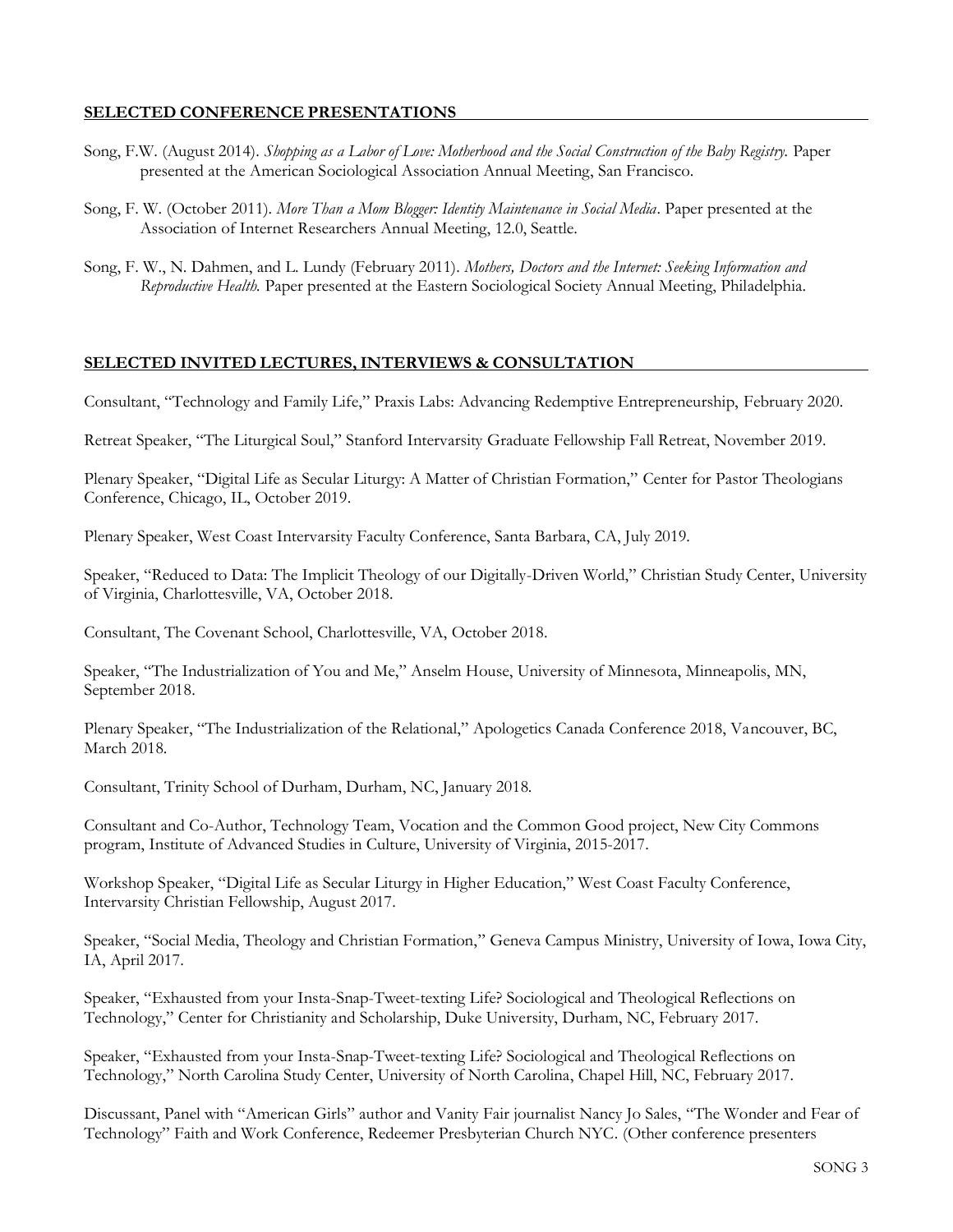include Dr. Tim Keller, Derek Thompson and Nigel Cameron. See [http://www.cfwconference.com](http://www.cfwconference.com/) for more information), November 2016.

Plenary Speaker, "Body + Bread: Towards a Practical Theology of Technology" and "Blogging: The Serious Business of Selling Authenticity and Finding Community," Consortium of Christian Study Centers, Asheville, NC, July 2016.

Guest, "What is Shaping Your Child's Identity?" Connecting Faith program, Faith Radio Network, August, 1, 2016. Interview available at <http://myfaithradio.com/2016/shaping-childs-identity/> *(Former guests on Faith Radio programs include Ann Voskamp, John Ortberg, Os Guinness, Rachel Held Evans, Tim Keller and Gayle Beebe.)*

Conference Speaker, "The Marginalization of the Mommy Blogger: Explorations of the Digital Media Industry, Gender, and Motherhood," The Center for Vision & Values, Grove City College, Grove City, PA, April 2016.

Speaker, "Facebook, Friendship, and the Search for Real Community." Alan T. and Linda M. Beimfohr Lecture, Chesterton House, Cornell University, Ithaca, NY, April 2012.

Speaker, "Woman, Mother, Blogger: Social Media and the Re-Negotiation of Identity." Information Science Breakfast Series, Cornell University, Ithaca, NY, April 2012.

Guest, Mars Hill Audio Journal, Vol. 108, Mar./Apr. 2011. *(Former guests speaking on media and technology include Neil Postman, Howard Rheingold, Neal Stephenson, Douglas Coupland, and David Nye.)*

Plenary Session Speaker, "Web 2.0 and the Ironies of Being Connected," Veritas Forum, Hope College, Holland MI, January 2011.

Speaker, "Virtually There: The Unintended Consequences of Cell Phones, Email, and Video Games," Center for Christian Study, Charlottesville, VA, November 2005.

Lecturer, "Faith and the University" Summer Institute, Christian Study Center of Gainesville, FL., May 2004.

Lecturer, "Technologies of the Self: The Unintended Consequences of Everyday Technologies," Faith & Life Lecture Series, Center for Christian Study, Charlottesville, VA, Fall 2003.

#### **PROFESSIONAL AFFILIATIONS**

- American Sociological Association
- Association of Internet Researchers

#### **SELECTED PROFESSIONAL SERVICE**

Council Trust, Institute for Advanced Studies in Culture, University of Virginia, 2017-present

Member, American Sociological Association Social Media Task Force, 2013-2015

Manuscript Reviewer, *Culture, Health & Sexuality* (2014), *New Media & Society* (2013), *Studies in Ethnicity and Nationalism* (2010)

Co-Investigator (with Meghan Sanders), Blogalicious Social Media Survey, The Social Niche Company, 2011 *Design and administration of online survey for women of color in social media. Analysis and professional report delivered to Blogalicious Weekend social media conference 2012.*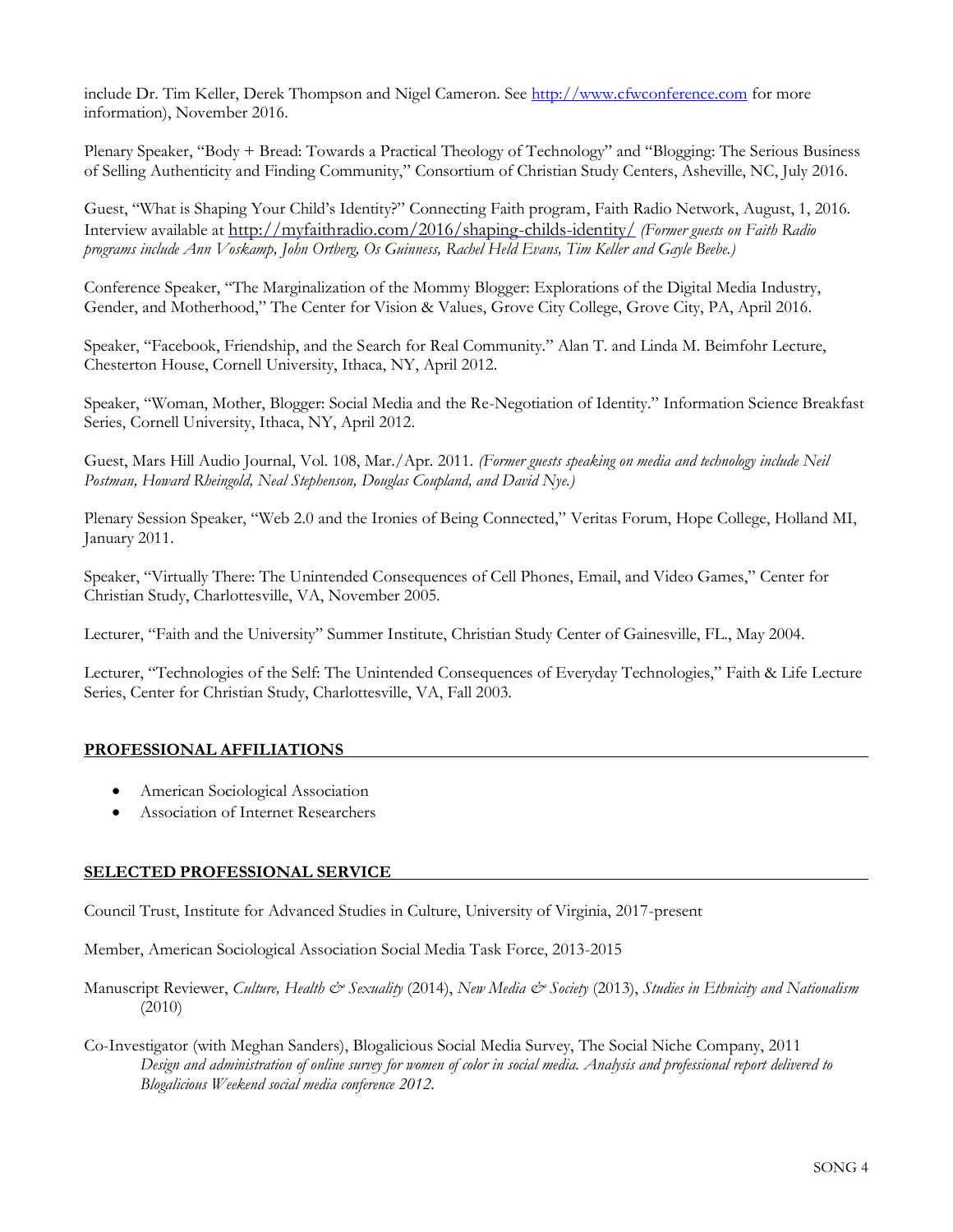# **SELECTED UNIVERSITY / COLLEGE SERVICE**

# **WESTMONT COLLEGE**

- Chair, Sociology and Anthropology Department (2013- present)
- Chair, Department Search Committee (2013-2014, 2015-2016, Co-chair 2019-2020)
	- Completed searches for four separate positions: Sociology, Human Services, Anthropology, Quantitative Sociology
- Vice-chair, Faculty Council (2019- present)

- Member (2018-2019)

- Instructor, Augustinian Scholars Program (2019-present)
- Advisory Group, Center on Diversity and Global Engagement (2019-2020)
- Faculty Development Committee (2014-2017)
- Gender Studies Advisory Board (2014-2015)

# **Selected Campus Presentations, Panels, and Lectures**

- Panelist, "#Westmont White Jesus and Life Together," Faculty Council, Westmont College, March 2019.
- Speaker, "The Industrialization of You and Me: How Social Media Makes Relationship a Business," Westmont Downtown Public Lecture, October 2018.
- Speaker, "Understanding Social Change: The Social and Cultural Pressures of our Current Age," Lead Where you Stand Conference, Westmont College, May 2017.
- Speaker, "Recovering Presence & Place in the Digital Age: Sociological and Theological Reflections on Technology," Westmont College Parent's Weekend, March 2017 (The talk was later adapted and published in the Westmont Alumni Magazine
- Co-Organizer, Teach-In on Syrian Refugees, National Security and Fear, December 2015.
- Speaker, Paul C. Wilt Phi Kappa Phi Lecture, "More Than a Mommy Blogger: Re-Negotiating Identity in Motherhood and Social Media." March 2015.
- Panelist, "Ferguson, MO" Westmont Forum, Provost and Student Life Office, Westmont College, December 2014.
- Respondent to "Gender Dynamics at Two Christian Liberal Arts Institutions" presented by Dr. Edee Schulze, Gender Studies Lecture, October 2014.
- Panelist, Post-film discussion for "Linsanity," Gaede Institute's REEL talk and Spring Focus Week on "Beyond Colorblind," February 2014.

# **Support for Student Life Events**

- Chapel Speaker, "The Genuine Wonder of Bread," March 2020
- Panelist, "Let's talk a[BAO]t," Asian Student Association, November 2019
- Panelist, "Next Steps: Specific Interventions & Prevention Strategies," ACSD Praxis Workshop: The Rising Tide of Student Anxiety, March 2019
- Panelist, Screening of "Crazy Rich Asians," Asian Student Association, October 2018.
- Chapel Speaker, "Presence with Self," Focus Week, October 2018
- Host, First-Year Orientation Team Social, September 2016
- Speaker, "Individual vs. Institutional Racism" in presentation of Student Life theme, Diversity and Global Awareness for AY2016-2017, Student Leaders Orientation Meeting, September 2016
- Speaker, "Slowing Down Enough to Lead," Student Leadership Retreat, Santa Cruz Island, August 2016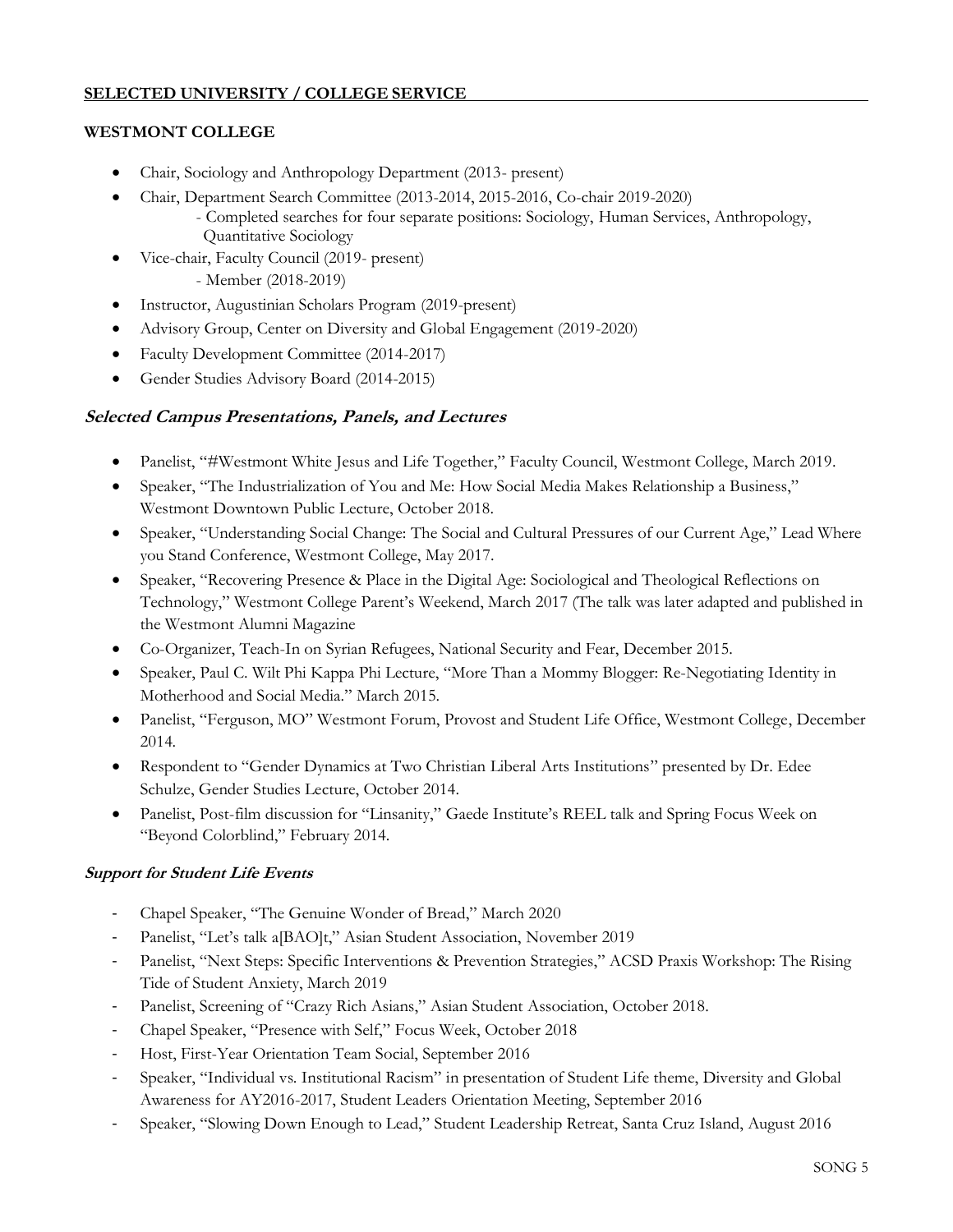- Co-Speaker, Pickle Tree Address, December, 2015
- Host, Asian Student Association Dessert Night, December 2015.
- Leader, Orientation Small Group, August 2015

## **Support for Faculty Events**

- Speaker, Library Support for Faculty, Faculty Meeting, February 2016
- Organizer, Lent Madness at Westmont, 2015-2017, 2019
- Participant, "Playing God" Book Group, 2015-2016
- Participant, First-Year Seminar Advisory Group, 2016
- Participant, Faculty and Staff Diversity Network, 2014, 2016, 2018
- Speaker, Pop Technology in Asia, East Asia Study Abroad Program, Faculty Forum, February 2015
- Researcher, Technological Use Survey constructed and analyzed for Istanbul Program, 2013-2015

## **LOUISIANA STATE UNIVERSITY**

### **Service & Committees**

- Student Research Committees (2006-2013) *6 Doctoral Dissertations, 7 Master's Theses, 3 Undergraduate Honors Theses*
- Graduate Committee (2006-2012)
- Digital Media Initiative (2010-2012)
- Manship Prize Selection Committee (2010-2012)
- Ad Hoc University Committee on Internationalization (2011)
- Accreditation General Education Committee (2009-2010)
- Faculty Search Committee: Searches for Qualitative Methods position and Brown Chair (2007-2008)

## **Selected Campus Presentations**

- "Social Media Workshop." LSU Ambassadors Meeting, Louisiana State University, March 2012.
- "Book Publishing." Panelist on Scholarly Book Publishing, Manship Faculty Brownbag Series, March 2011.
- "Facebook & Social Lives." Speaker for Faculty Discussion Group, Honors Residential Program, Louisiana State University, Spring 2007.
- "Sex in the Media." Speaker for Faculty Discussion Group, Honors Residential Program, Louisiana State University, Fall 2007.
- "Internet Communities" Speaker for Faculty Discussion Group, Honors Residential Program, Louisiana State University

# **LOCAL COMMUNITY ACTIVITIES AND MINISTRIES**

Free Methodist Church, Santa Barbara, CA (2014 – present)

- Member, Community group on race and the church (2017-present)
- Pianist, Worship team ministry (2017-present)
- Speaker, "An Invitation to the Unhurried Life: Observing Sabbath in the Digital Age" Adult Education workshop (2019)
- Speaker, "The Genuine Wonder of Bread, Women's Ministry (2019)
- Baccalaureate Speaker, Youth Group Ministry (2017)